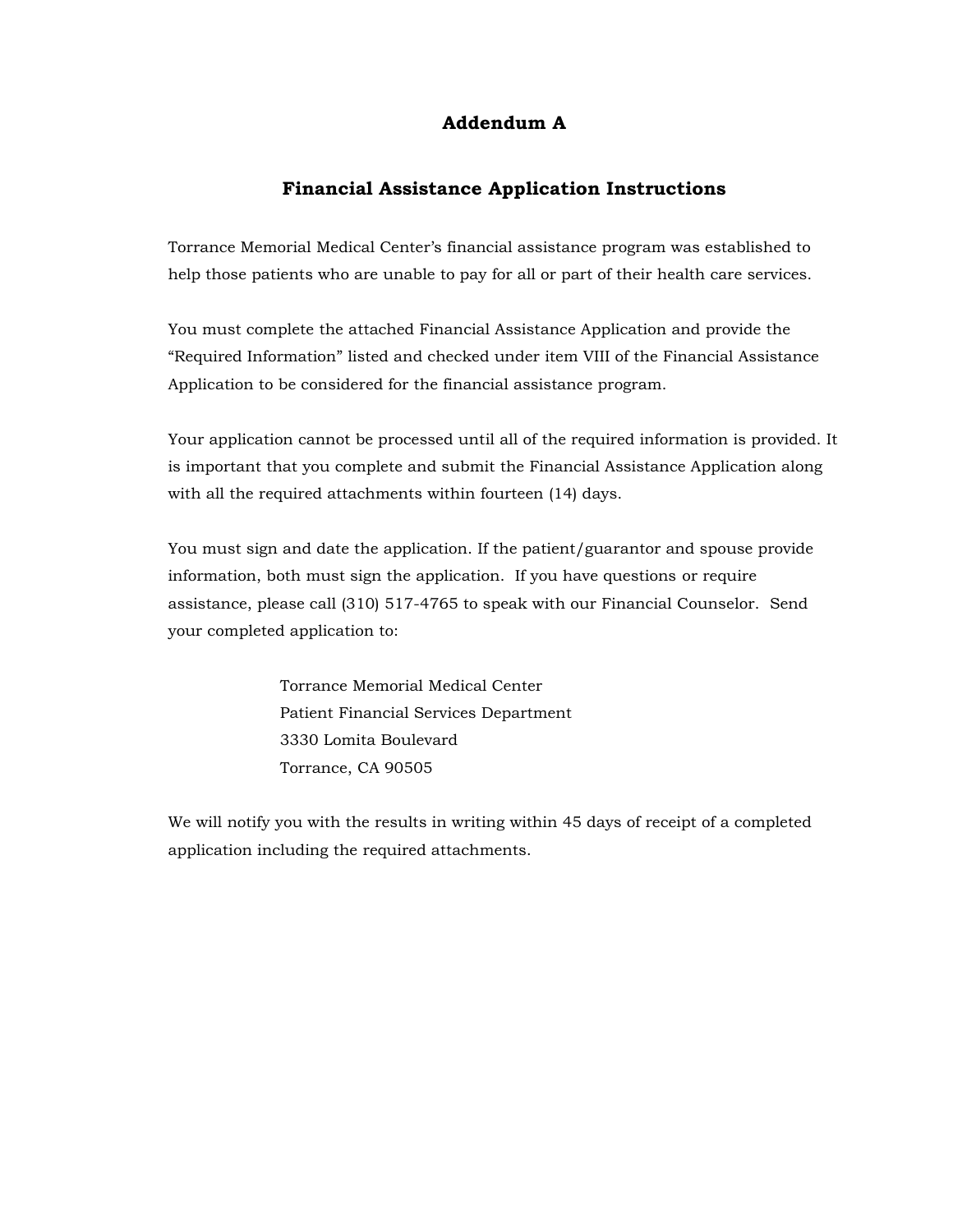## **Torrance Memorial Medical Center Financial Assistance Application**

## **I. Patient Information:**

| Home Phone #________________ Cell Phone # ________________ Work Phone #________________ |                                                                                                                                                                                                                                                                                                                                                                                    |
|-----------------------------------------------------------------------------------------|------------------------------------------------------------------------------------------------------------------------------------------------------------------------------------------------------------------------------------------------------------------------------------------------------------------------------------------------------------------------------------|
|                                                                                         |                                                                                                                                                                                                                                                                                                                                                                                    |
|                                                                                         |                                                                                                                                                                                                                                                                                                                                                                                    |
|                                                                                         |                                                                                                                                                                                                                                                                                                                                                                                    |
|                                                                                         |                                                                                                                                                                                                                                                                                                                                                                                    |
|                                                                                         |                                                                                                                                                                                                                                                                                                                                                                                    |
|                                                                                         |                                                                                                                                                                                                                                                                                                                                                                                    |
|                                                                                         |                                                                                                                                                                                                                                                                                                                                                                                    |
|                                                                                         |                                                                                                                                                                                                                                                                                                                                                                                    |
|                                                                                         |                                                                                                                                                                                                                                                                                                                                                                                    |
|                                                                                         |                                                                                                                                                                                                                                                                                                                                                                                    |
|                                                                                         |                                                                                                                                                                                                                                                                                                                                                                                    |
|                                                                                         |                                                                                                                                                                                                                                                                                                                                                                                    |
|                                                                                         |                                                                                                                                                                                                                                                                                                                                                                                    |
|                                                                                         |                                                                                                                                                                                                                                                                                                                                                                                    |
|                                                                                         |                                                                                                                                                                                                                                                                                                                                                                                    |
|                                                                                         | Age                                                                                                                                                                                                                                                                                                                                                                                |
|                                                                                         |                                                                                                                                                                                                                                                                                                                                                                                    |
|                                                                                         |                                                                                                                                                                                                                                                                                                                                                                                    |
|                                                                                         |                                                                                                                                                                                                                                                                                                                                                                                    |
|                                                                                         |                                                                                                                                                                                                                                                                                                                                                                                    |
|                                                                                         |                                                                                                                                                                                                                                                                                                                                                                                    |
|                                                                                         |                                                                                                                                                                                                                                                                                                                                                                                    |
|                                                                                         |                                                                                                                                                                                                                                                                                                                                                                                    |
|                                                                                         |                                                                                                                                                                                                                                                                                                                                                                                    |
|                                                                                         |                                                                                                                                                                                                                                                                                                                                                                                    |
|                                                                                         | Has the patient been declared permanently disabled Yes/No ___<br>II. Spouse Information: (or Parent if Patient is less than 18 Years old)<br>III. Other Parent: (if Patient is less than 18 Years old)<br>Home Phone #_______________ Cell Phone # _______________ Work Phone #____________<br>IV. List All Persons Living in Your Household, Including Applicant:<br>Relationship |